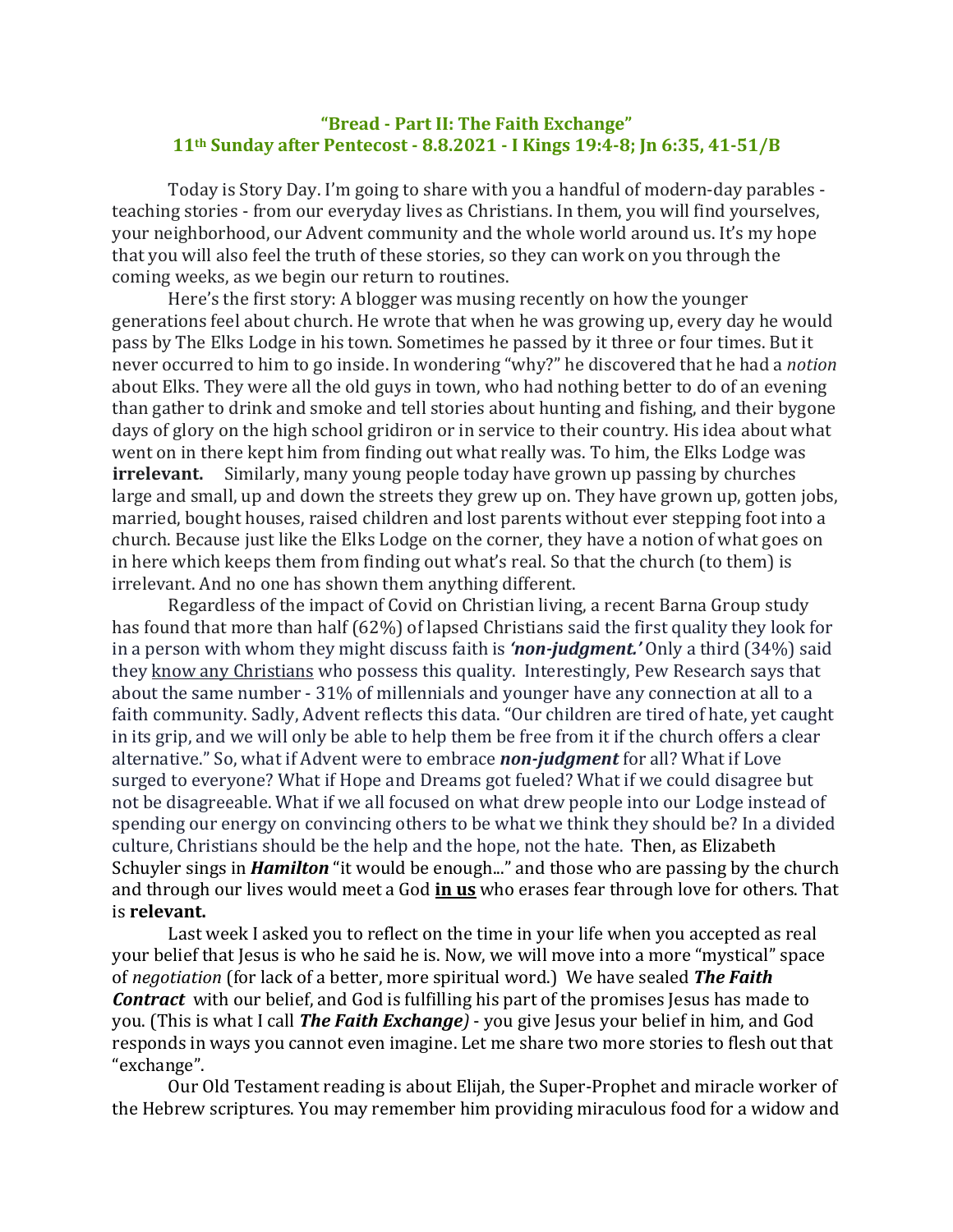her son, or his raising that very same boy from the dead. Or you may recall his famous ride into heaven on a chariot of fire. But perhaps his biggest triumph was the Miracle on Mt. Carmel - a glorious competition staged by Queen Jezebel - who asked Elijah and her prophets of Baal to prove whose god was the most powerful, by calling down fire from heaven. Our God won, which shamed Jezebel and made her angry enough to seek Elijah's life. He flees into the wilderness, and, collapsing under a solitary, desert broom tree declares, "I might as well DIE! I'm no better than my ancestors!" Hint. Don't try to test God.

Apparently, fear - or things not going as you had hoped - have never been easy for us to accept. Sometimes, we just want to run away. Sometimes we want to run from people; sometimes we want to run from God. Often, we want to run where there is no one and nothing, behind a closed door, to the wilderness, or even in a cave. But angels had provided food to strengthen Elijah for the 40-day journey to Horeb (Mt. Sinai) where he encountered God from the safety of his cave – not in a whirlwind, nor in a fire, but in "the still, small voice." You see, even the great prophets had their ups and downs. And today, there are those of you here who know how Elijah felt. You, too, might feel that you are sitting under a broom tree in the wilderness, saying, "I'm done." Even so, God provides you nourishment, and draws you to himself in silence and whispers.

I know that many of you have felt these murmurs from God. You might not know how to talk about them, but they are definitely God moments/God winks/Voices that you feel more than hear. And apparently these meetings with God happen often in Nature, and routinely under trees! Remember Jonah, who was so angry that God had forgiven the sinners in Nineveh, that *he* sat under a large bush and complained that *he* might as well die. Jonah was ready to throw in the towel. Or Nathaneal, sitting under a fig tree - perhaps in a time of despair, when Jesus saw him there. Jesus later recounted that far-off God sighting when he called Nathanael to become one of the 12.

Moments of despair. Moments of confusion. Moments when you surrender and hand it over to God. We all have them. But part of Jesus fulfilling his promise is the reality that he is present "with you always." One day on vacation, my husband Roger and I were going to hike up the Temperance River trail on Lake Superior. He wanted to get to a place where he could practice his fly-casting, and I just wanted to take a hike in the woods. At the very beginning of the trail, there was a place at the foot of a waterfall where Roger said he wanted to cast for a bit. I told him I'd go explore the big rocks not far away along the riverbank. When he came to get me to go up river, I said, "I never want to leave this spot!" because I had the clearest sense that I should stay there. I had found a little hollow in the rock for my backside, and was under the shade of a great tree (how Biblical!) He said he would be awhile, and we decided on a time for him to return. I settled in. I had water, but no phone, no book, nothing to distract me from the amazing sights and sounds of Nature. So, I just sat and thought. I hadn't had time for over a year to simply think about what the post-pandemic future might be for Advent, nor for me, but I had been feeling anxious that the visioning had become so difficult. There was so little that I could predict or depend on.

I sat there for a time, just feeling what I have described as being "in the midst of God." God wasn't something outside of me - I was inside God and God's world - a different perspective for sure. Then, I prayed for wisdom and clarity, and as the river gurgled and danced in the sunlight I felt a peace I've never felt before. And words formed inside me. "This is only the beginning. Don't be afraid." It was enough. I've heard that voice before.